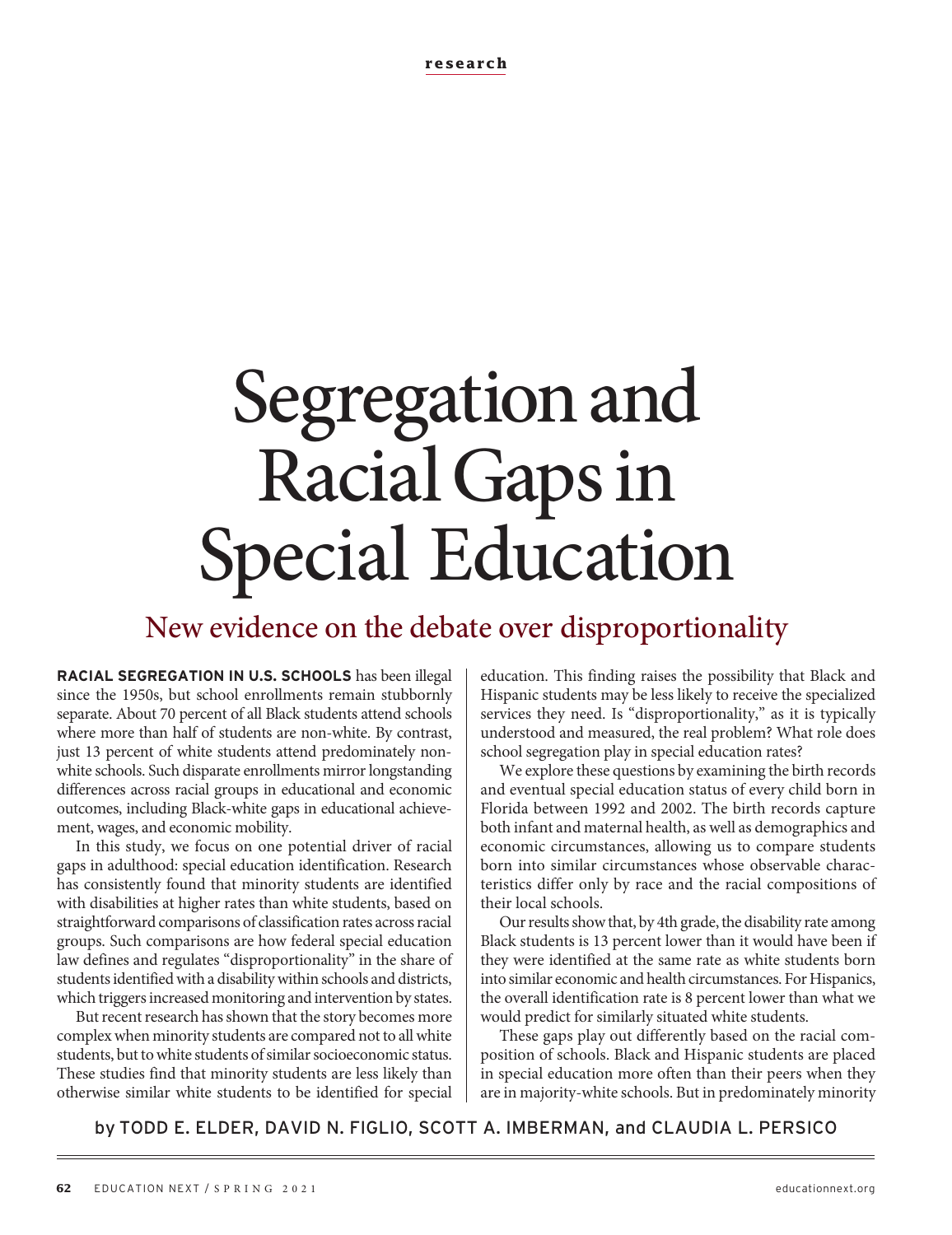

**JPORTER** J PORTER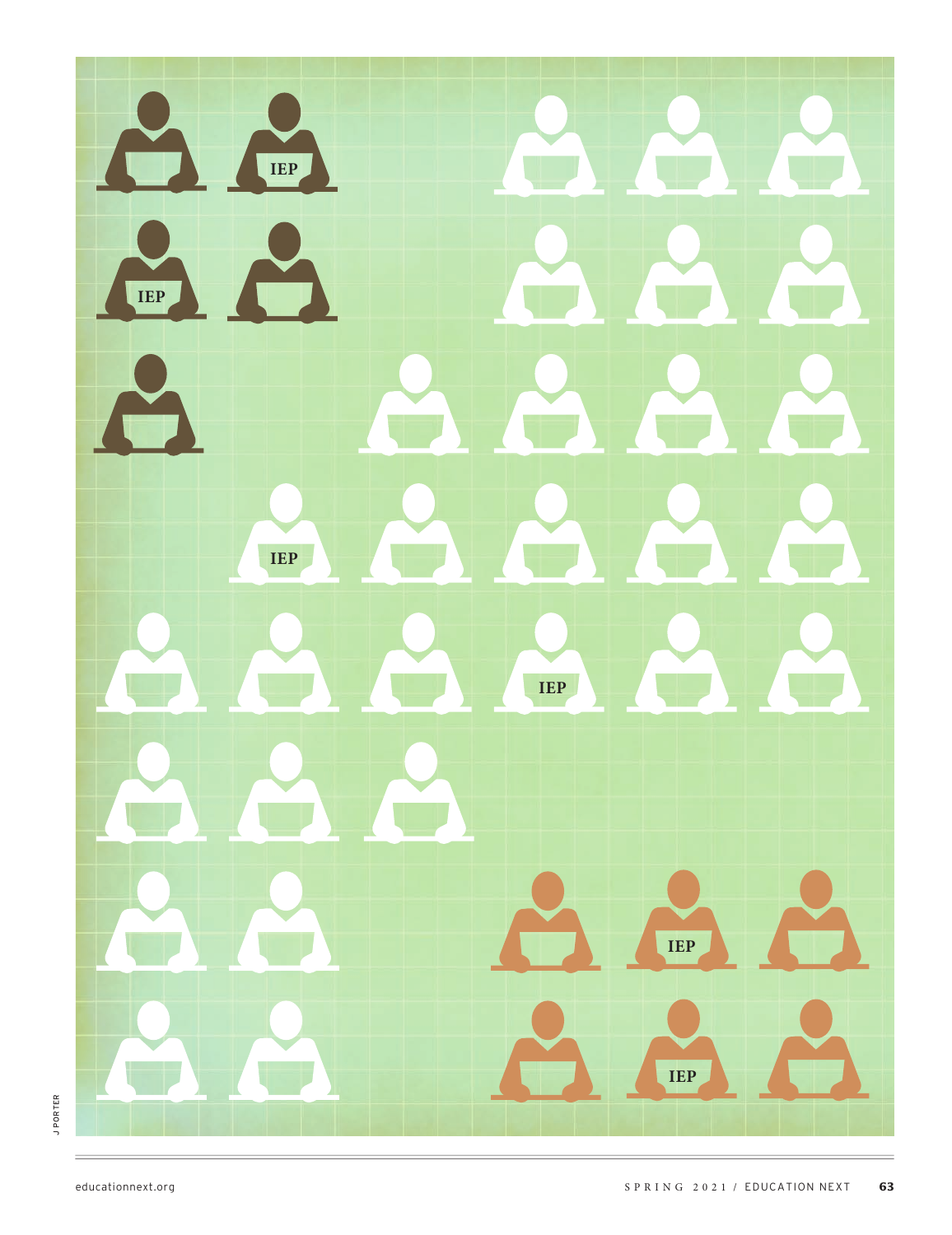schools, when surrounded by other non-white students, Black and Hispanic students are less likely to be placed in special education. In 4th grade, a Black student attending school where more than 90 percent of students are minorities is roughly 9 percentage points less likely to be identified as disabled than an observationally identical Black student in a school with fewer than 10 percent minorities.

**IEP IEP IEP IEP**

Our estimates suggest that minority students in heavilyminority school groups are underrepresented in special education relative to their underlying incidence of disability. While public debate has fixated on the harmful effects of too many Black and Hispanic students being identified as having special needs, our results echo the recent research suggesting that, in fact, too few minority students are being provided the educational services they need to thrive. Given ongoing public focus on equity and disproportionality, and the longstanding goal of closing gaps in educational achievement between white and non-white students, such widespread underrepresentation has substantial implications.

#### **Mapping Special Education Rates to Newborn Characteristics**

Roughly 6.4 million public-school students in the United States receive special education services annually, at an estimated cost of nearly \$40 billion. Special education provides a vehicle for accommodations and, in many cases, treatment for students with learning disabilities. These services are estab-

lished by each student's "individualized education plan," which outlines the services and accommodations to which the student is legally entitled under the federal Individuals with Disabilities in Education Act.

The law requires the provision of a "free appropriate public education" to students with special needs. This phrase, and the wider law, is the lynchpin for special education services in the U.S. Nonetheless, states vary considerably in how they direct special education funding, the services provided, and how students are evaluated. In Florida, as in most states, identification for special education is jointly determined by parents and educators. The decentralized and subjective nature of this process means that there is likely a substantial amount of variability in identification relative to the underlying incidence of disability. Parents who are more active in their children's schooling could be more likely to advocate for special education services, for example, and teachers may differ in their propensity to identify disabilities.

Since 1997, the law has required states to address disproportionality in classification rates, which is defined based on ratios of identification rates for different racial groups in a school or district. For example, if 15 percent of Black students in a district are identified as disabled compared to 10 percent of white students, the law would measure disproportionality for Black students as 1.5. The law requires states to take action if districts show "significant disproportionality," which traditionally states themselves have defined. A 2016 update to the regulations implementing the law, which was delayed by the Trump administration but ultimately took effect last year, is intended to create a more uniform process

for states to monitor, identify, and remedy disproportionality.

We focus our study on Florida based on a unique merger of student enrollment and classification information from the state department of education and birth records from the state bureau of vital statistics. The linked records include all children born from 1992 to 2002 who were enrolled in any Florida public school at any time from 1995–96 through 2012–13. We restrict our analysis to students observed in both kindergarten and 4th grade, leaving us with 869,000 students.

The birth-certificate data include a wealth of information about both child and maternal health status at birth and during the pregnancy. This includes a newborn's gender, race, birth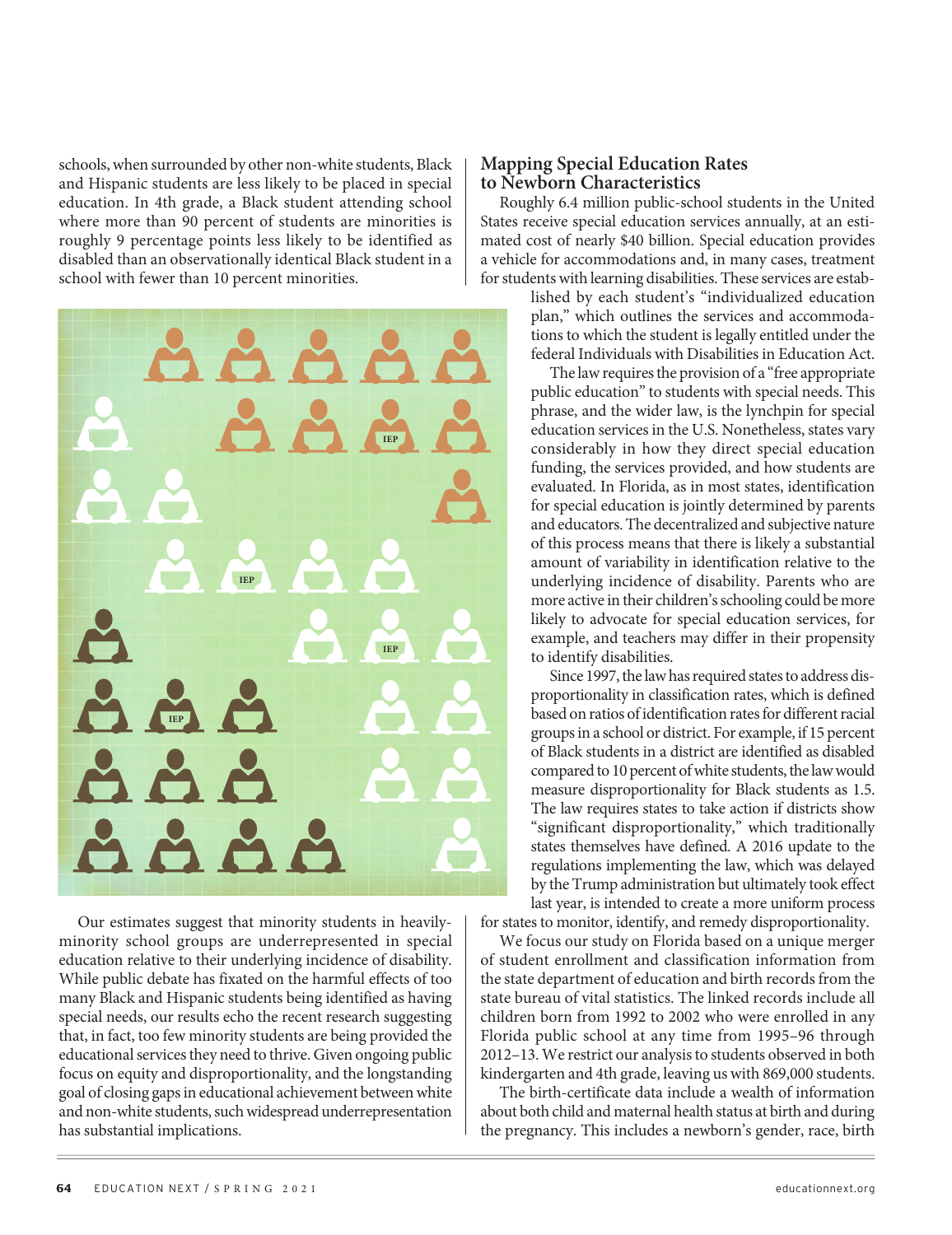#### research SPECIAL EDUCATION ELDER ET AL.

## Our estimates suggest that minority students in heavily-minority schools are underrepresented in special education relative to their underlying incidence of disability.

weight, gestational age, Apgar scores assessing responsiveness at one and five minutes after birth, congenital anomalies, and abnormal conditions, as well as complications during delivery and the mother's prior births and pregnancy-related health diagnoses. The data also include demographic and economic characteristics, including the mother's marital status, educational attainment, race, and immigration status, as well as the language spoken at home and the zip code of residence when the child was born. For child's race, we exclude the small numbers of Asian/Pacific Islanders and Native Americans and examine only the gaps between white, Black, and Hispanic

children. It is important to note that we must restrict our analyses to native-born children; this limitation is particularly consequential when estimating identification gaps for Hispanics, as we necessarily exclude a large portion of the Hispanic population who are immigrants.

The enrollment and classification data show whether students were identified as needing special education services. In addition to examining overall identification rates, we disaggregate students' diagnoses into six broad categories: intellectual disabilities; developmental delays and autism spectrum disorder; speech and language impairments; specific learning disabilities; physical disabilities; and other disabilities, which includes attention deficit hyperactivity disorder. We consider identification in both kindergarten and 4th grade, because they span most of elementary school and potentially capture different disability conditions.

In kindergarten, Black and Hispanic students have lower disability rates than white students (see Figure 1). But by 4th grade, white and Black students are roughly at parity, with Hispanic disability rates remaining slightly lower. When looking at different types of disabilities, we see that minorities are less likely than white students to be identified for speech and language impairment, but more likely to be identified with a specific learning disability, such as dyslexia. Other conditions do not substantially vary across races in kindergarten, but by 4th grade Black students have substantially higher intellectual and "other" disability rates than both whites and Hispanics.

Our data also reveal important differences between students by race at birth. For example, relative to white and Hispanic students, the average birthweight of Black students is 6-7 percent lower. In a separate analysis of this data, we found that children with lower birthweights are more likely to be diagnosed with disabilities throughout elementary school. A birthweight deficit of this size implies an increase of 0.8 percentage points in disability rates, providing an initial indication that disparities in health endowments across race and ethnicity may play an important role in special education gaps.

#### **Explaining Special Education Gaps**

In this analysis, our primary interest lies in assessing the extent to which racial differences in classification for special education can be "explained" by differences in students' economic, social, and health characteristics at birth. We start by analyzing the relationship between these characteristics and classification rates for white students only. We then use those results to calculate predicted special education placement rates

#### **Fewer Black, Hispanic students** receiving special-education services in kindergarten (Figure 1)

By fourth grade, white and Black students receive special-education services at roughly the same rate, with Hispanic rates slightly lower.



**SOURCE:** Authors' calculations, based on data from the Florida Education Data Warehouse and Florida Bureau of Vital Statistics.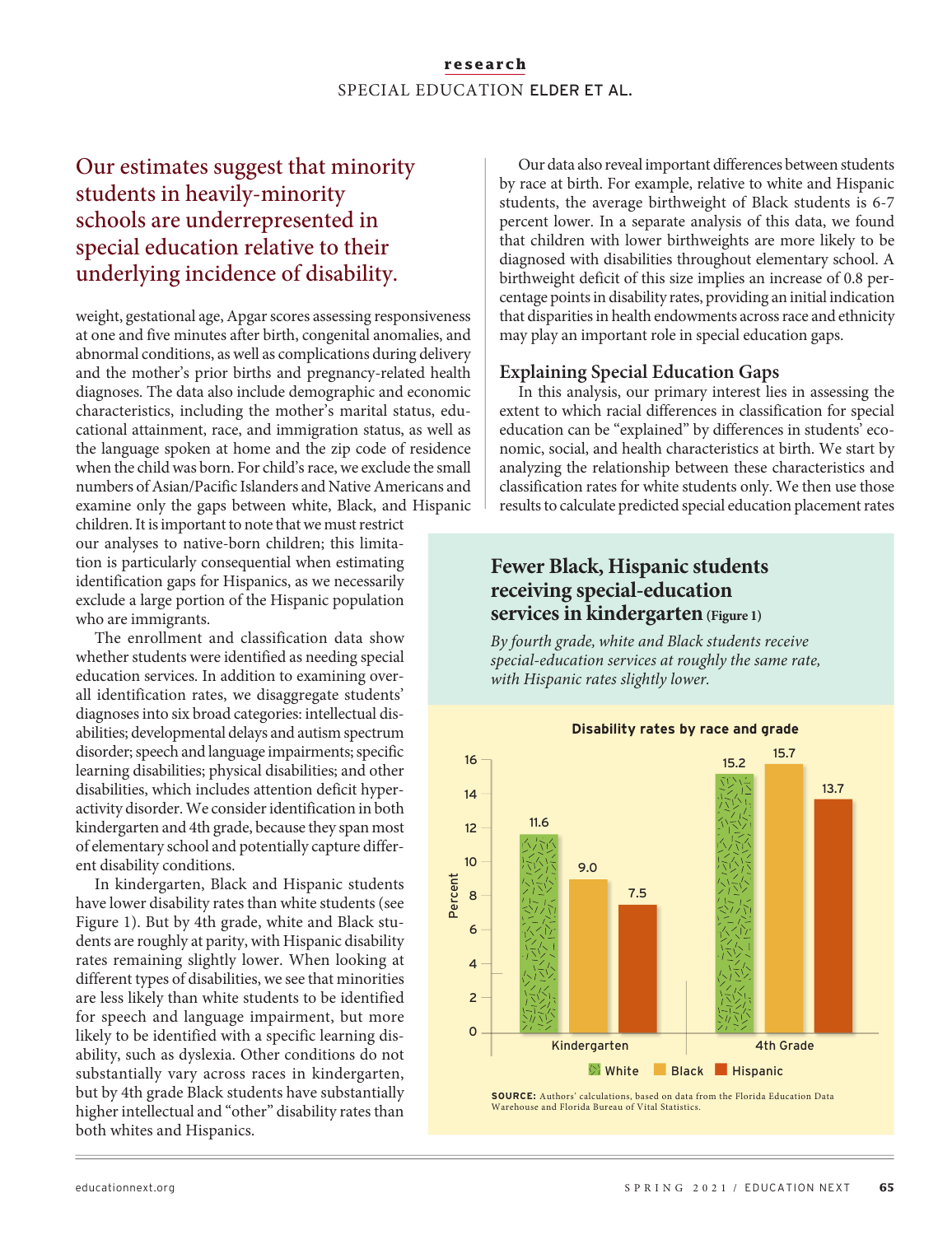for Black and Hispanic students in light of their demographic and health characteristics. Finally, we compare the predicted and actual identification rates for Black and Hispanic students. These "unexplained" classification gaps tell us how much higher or lower we would expect the classification rate for minority students to be if they were identified at a rate similar to white students with the same characteristics.

Our analysis reveals that Black students are underrepresented in special education relative to observably similar white students. Hispanic students are similarly underrepresented in kindergarten, but this identification gap narrows by 4th grade.

For Black students, 9 percent of kindergarteners are classified,

#### Black, Hispanic students less likely to receive special-education services than comparable white students (Figure 2)

Black kindergarteners are 3.4 percentage points less likely to be identified for special education than similar white students-a difference of 38 percent. Hispanic students are 3 percentage points less likely to be identified for special education than similar white studentsa difference of 40 percent.



NOTE: Authors estimate predicted classification rates among Black and Hispanic students if they were identified at the same rate as white students with the same observable characteristics.

**SOURCE:** Authors' calculations.

## Since 1997, federal law has required states to address disproportionality in classification rates, which is defined based on ratios of identification rates for different racial groups in a school or district.

compared to 11.6 percent of white students. If Black students were classified at the same rate as white students with the same

> observable characteristics, 12.5 percent would be identified as needing special education-an unexplained gap of 38 percent (see Figure 2). In 4th grade, the overall classification rates of Black and white students are similar, at 15.7 percent and 15.2 percent, respectively. But if Black students were classified at the same rate as comparable white students, 18.1 percent would be classified. That implies that Black 4th graders are underrepresented by 15 percent, given their observable characteristics.

> At the same time, we do find evidence that Black students are substantially overrepresented among students classified as having intellectual disabilities, defined as being significantly below average in general mental functioning. In 4th grade, 13.4 percent of Black students are identified as having an intellectual disability, compared to a predicted rate of 7.4 percent for white students with the same observable characteristics. It is possible that unobserved differences between Black and white children may explain the overrepresentation in this category, but such differences would have to be both large and fundamentally different from Hispanic-white differences.

> For Hispanic students, 7.5 percent of kindergartners are identified for special education compared to 11.6 percent of white students. If Hispanics were classified at the same rate as white students with the same observable characteristics, 10.6 percent would be identified as needing special education-a gap of 40 percent. That gap shrinks to 8 percent in 4th grade, when 13.7 percent of Hispanics are classified, compared to a predicted identification rate of 14.8 percent. In looking at various types of disabilities, we find Hispanics are underrepresented among students with speech and language impairments and overrepresented as having a learning disability. Unlike Black students, there is essentially no Hispanic-white gap in intellectual disability rates, despite Hispanics being relatively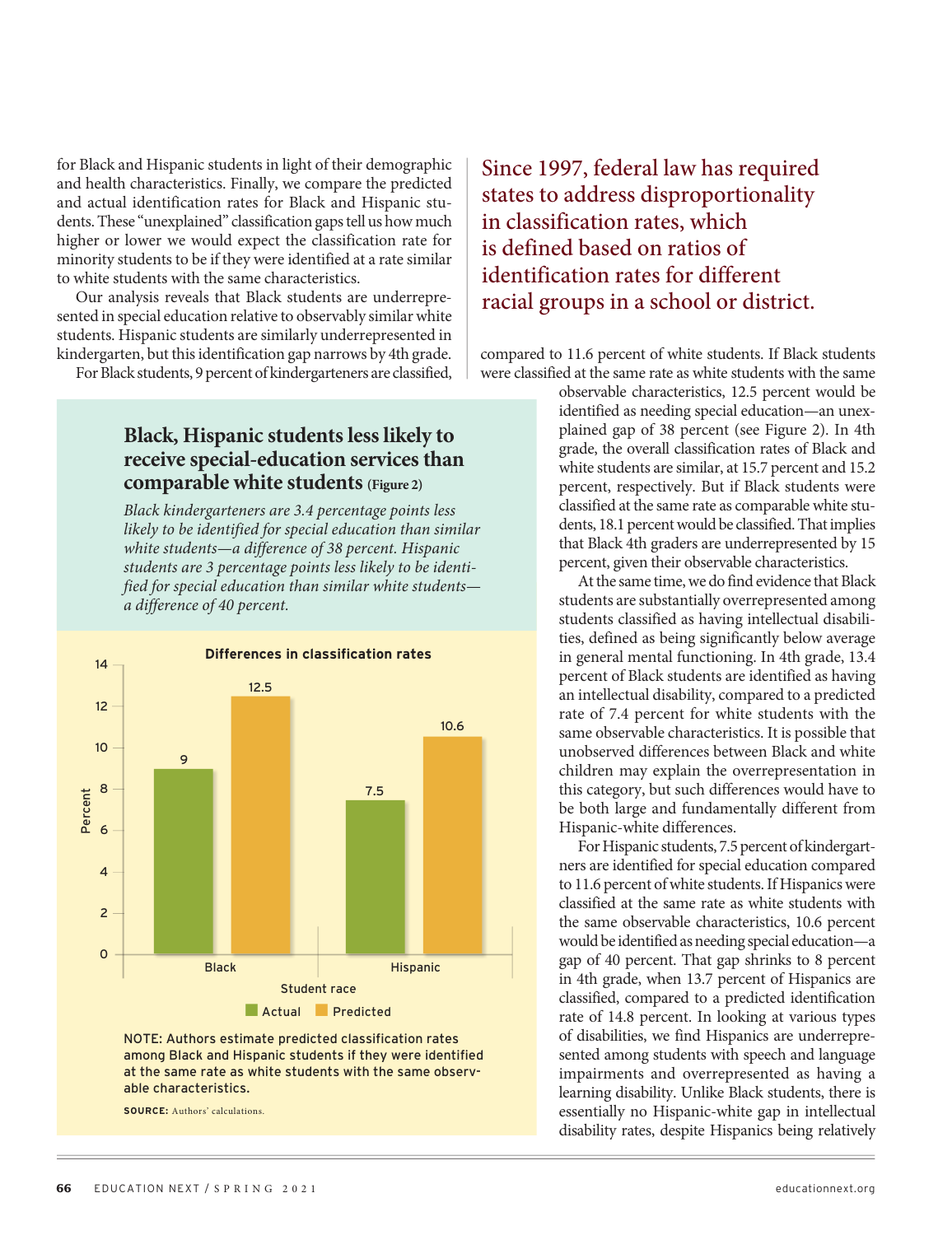#### research SPECIAL EDUCATION ELDER ET AL.

disadvantaged along many of the same dimensions as Black children. Overall, there is little indication of consistent underrepresentation or overrepresentation of Hispanic students relative to white students conditional on health and economic endowments.

#### **Results by School Racial Composition**

We next assess whether observationally identical students of different races are more or less likely to be classified and receive special education services based on which school they attend. This is a difficult question to answer, because parents of children with special needs may actively choose particular schools based on their performance or resources for special education. We therefore conduct our analysis two different ways. In our main analysis, we use data on the racial composition of the school the child actually attends in kindergarten. As an alternative, we calculate school racial composition based on local enrollment data for the zip code of the student's residence at birth. Most parents are not aware of a child's disabilities before they are born, so this "school" measure is less likely to be influenced by any strategic choices parents make in response to a child's disability. Our results are unaffected by this choice. That is, it does not matter for the findings whether or not we account for any potential strategic choices that determine school racial composition.

We then examine how disproportionalities in special education identification vary across schools with different racial compositions, focusing on 4th grade. Overall, Black and Hispanic students are more likely to be classified for special education programs in schools where there are few minorities and less likely to be classified in schools with large numbers of minority students. The unexplained gaps between rates for minority students and those for similar white students are largest at the most segregated schools. By contrast, classification rates for white students are far less sensitive to school racial composition.

This trend is starkest for Black students, with the largest unexplained gaps in classification rates at schools with the most segregated populations. In schools with fewer than 10 percent minority students, a Black student is 3.8 percentage points more likely to be identified as disabled than an observationally equivalent white student (see Figure 3). This value steadily decreases as the minority share of a school grows, so that a Black student in a school with more than 90 percent

#### Gaps in special education vary by school racial composition (Figure 3)

Black and Hispanic students are overrepresented in special education in schools where most students are white, but underrepresented at schools with mostly minority students. A Black student attending a school with few white students is 9 percentage points less likely to be classified for special education than an identical Black student at a school where most students are white.



NOTE: Authors estimate predicted classification rates among Black and Hispanic students if they were identified at the same rate as white students with the same observable characteristics.

**SOURCE:** Authors' calculations.